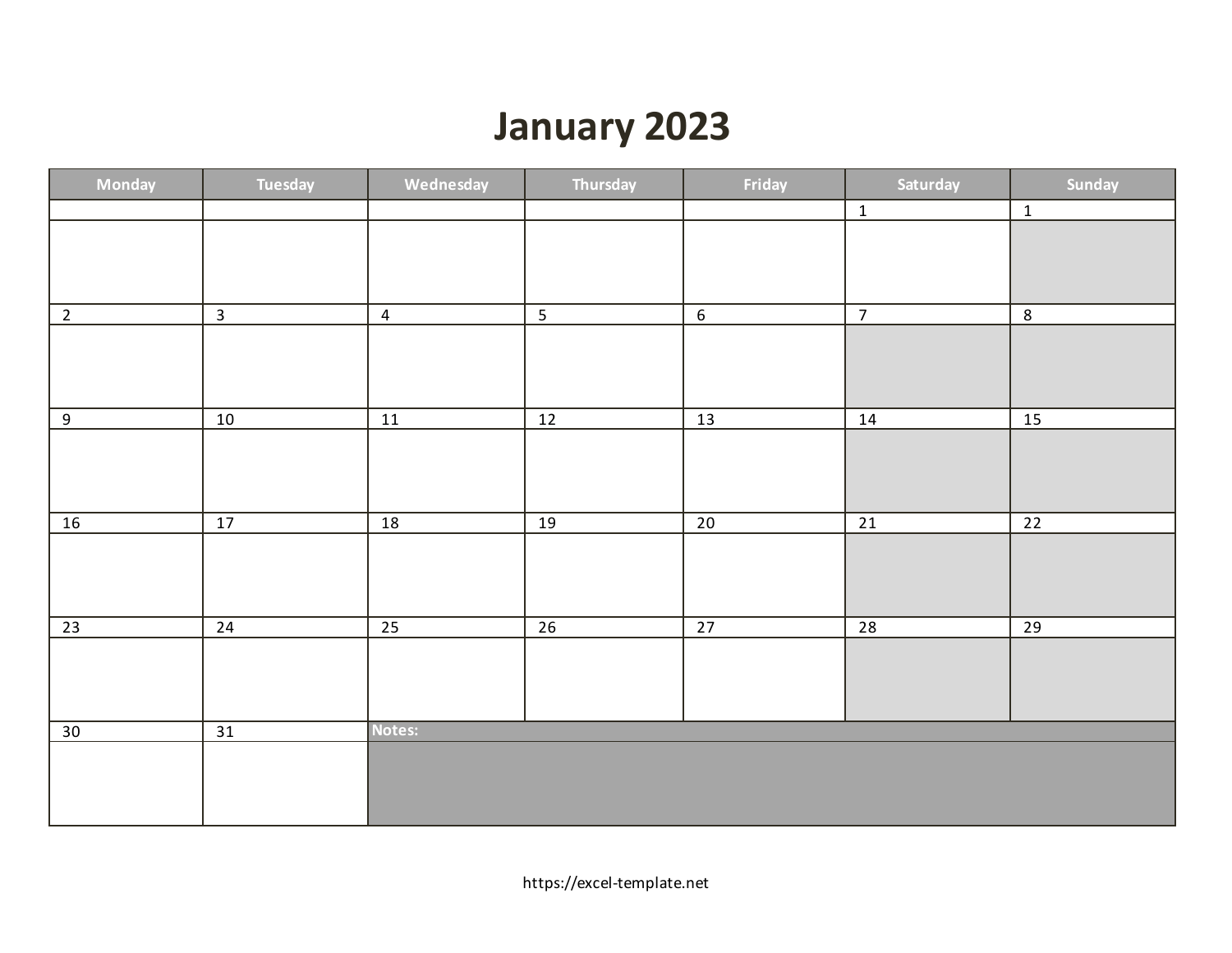## **February 2023**

| Monday | Tuesday         | Wednesday       | Thursday        | Friday       | Saturday        | Sunday          |
|--------|-----------------|-----------------|-----------------|--------------|-----------------|-----------------|
|        |                 | $\mathbf{1}$    | $\overline{2}$  | $\mathbf{3}$ | $\overline{4}$  | $\overline{5}$  |
|        |                 |                 |                 |              |                 |                 |
|        |                 |                 |                 |              |                 |                 |
|        |                 |                 |                 |              |                 |                 |
| $6\,$  | $\overline{7}$  | $\overline{8}$  | $\overline{9}$  | 10           | 11              | 12              |
|        |                 |                 |                 |              |                 |                 |
|        |                 |                 |                 |              |                 |                 |
|        |                 |                 |                 |              |                 |                 |
| 13     | 14              | <u>15</u>       | 16              | 17           | 18              | 19              |
|        |                 |                 |                 |              |                 |                 |
|        |                 |                 |                 |              |                 |                 |
|        |                 |                 |                 |              |                 |                 |
| 20     | $\overline{21}$ | $\overline{22}$ | $\overline{23}$ | 24           | $\overline{25}$ | $\overline{26}$ |
|        |                 |                 |                 |              |                 |                 |
|        |                 |                 |                 |              |                 |                 |
|        |                 |                 |                 |              |                 |                 |
|        |                 |                 |                 |              |                 |                 |
| 27     | $\overline{28}$ |                 |                 |              |                 |                 |
|        |                 |                 |                 |              |                 |                 |
|        |                 |                 |                 |              |                 |                 |
|        |                 |                 |                 |              |                 |                 |
|        |                 | Notes:          |                 |              |                 |                 |
|        |                 |                 |                 |              |                 |                 |
|        |                 |                 |                 |              |                 |                 |
|        |                 |                 |                 |              |                 |                 |
|        |                 |                 |                 |              |                 |                 |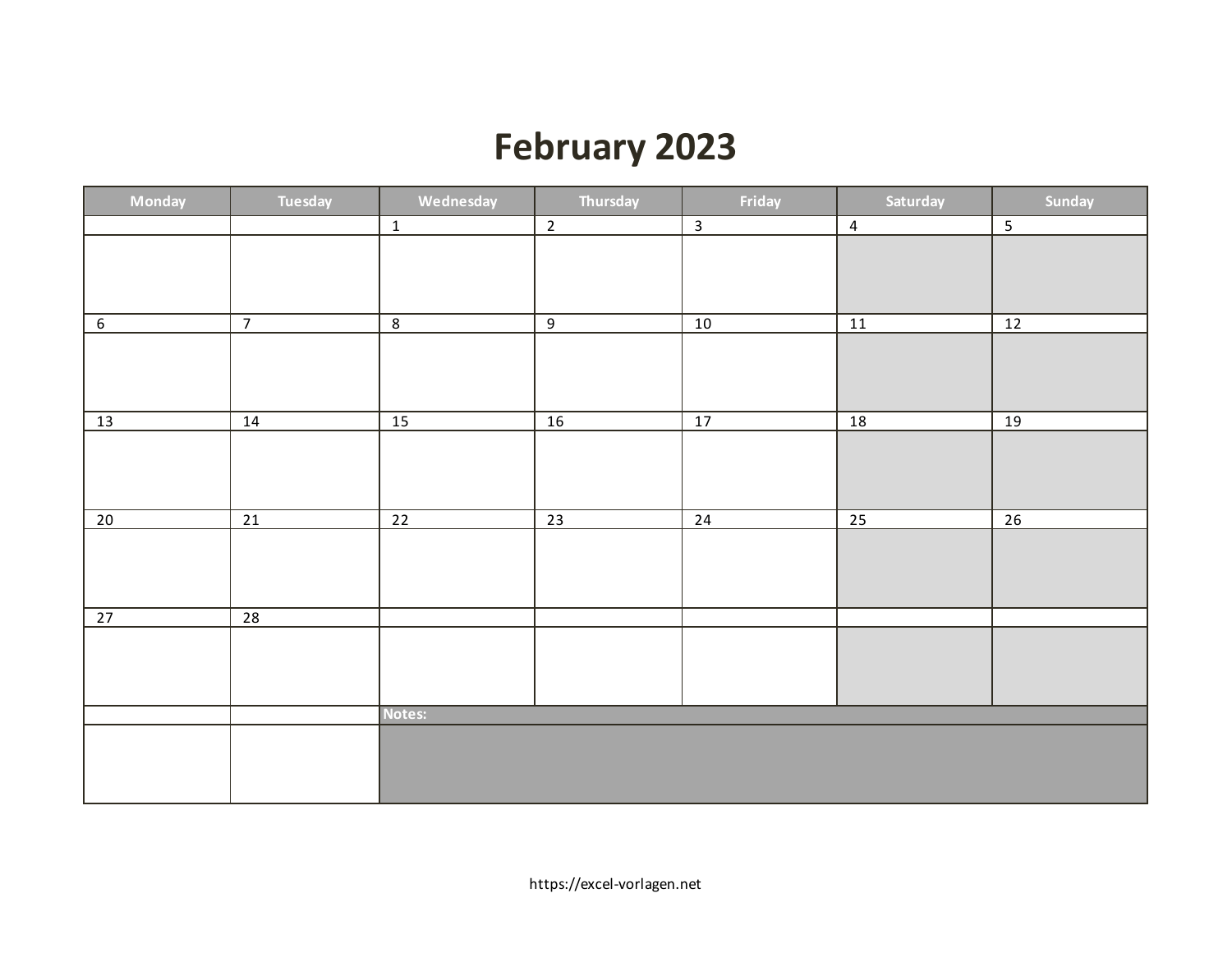### **March 2023**

| Monday     | Tuesday         | Wednesday       | Thursday        | Friday          | Saturday        | Sunday         |
|------------|-----------------|-----------------|-----------------|-----------------|-----------------|----------------|
|            |                 | $\overline{1}$  | $\overline{2}$  | $\overline{3}$  | $\overline{4}$  | $\overline{5}$ |
|            |                 |                 |                 |                 |                 |                |
|            |                 |                 |                 |                 |                 |                |
|            |                 |                 |                 |                 |                 |                |
| $\sqrt{6}$ | $\overline{7}$  | $\overline{8}$  | 9               | 10              | 11              | 12             |
|            |                 |                 |                 |                 |                 |                |
|            |                 |                 |                 |                 |                 |                |
|            |                 |                 |                 |                 |                 |                |
| 13         | 14              | $\overline{15}$ | $\overline{16}$ | $\overline{17}$ | $\overline{18}$ | 19             |
|            |                 |                 |                 |                 |                 |                |
|            |                 |                 |                 |                 |                 |                |
|            |                 |                 |                 |                 |                 |                |
| 20         | 21              | 22              | 23              | 24              | $\overline{25}$ | 26             |
|            |                 |                 |                 |                 |                 |                |
|            |                 |                 |                 |                 |                 |                |
|            |                 |                 |                 |                 |                 |                |
|            |                 |                 |                 |                 |                 |                |
| 27         | $\overline{28}$ | $\overline{29}$ | $\overline{30}$ | $\overline{31}$ |                 |                |
|            |                 |                 |                 |                 |                 |                |
|            |                 |                 |                 |                 |                 |                |
|            |                 |                 |                 |                 |                 |                |
|            |                 | Notes:          |                 |                 |                 |                |
|            |                 |                 |                 |                 |                 |                |
|            |                 |                 |                 |                 |                 |                |
|            |                 |                 |                 |                 |                 |                |
|            |                 |                 |                 |                 |                 |                |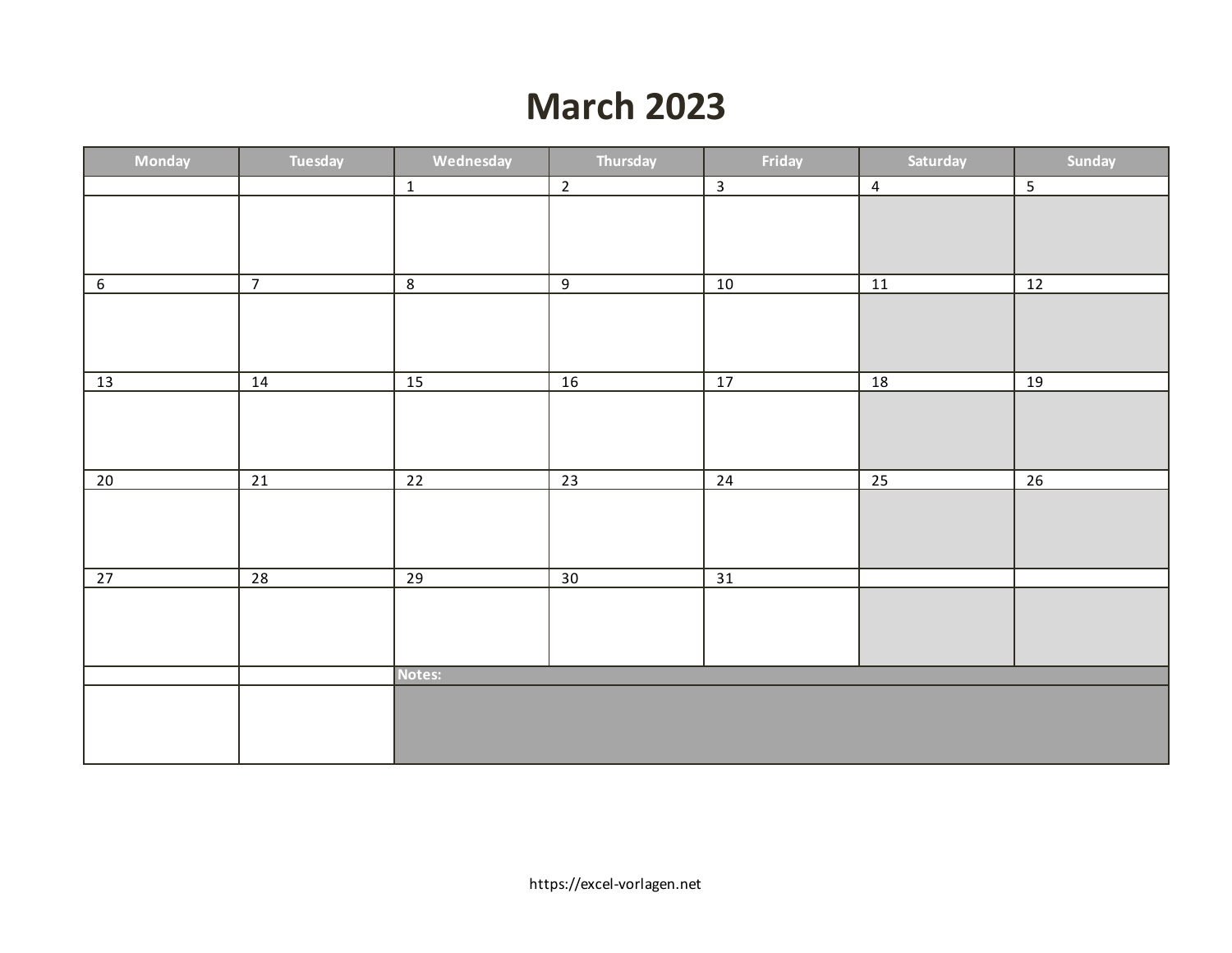# **April 2023**

| Monday                  | Tuesday         | Wednesday       | Thursday        | Friday          | Saturday        | Sunday         |
|-------------------------|-----------------|-----------------|-----------------|-----------------|-----------------|----------------|
|                         |                 |                 |                 |                 | $\mathbf 1$     | $\overline{2}$ |
|                         |                 |                 |                 |                 |                 |                |
|                         |                 |                 |                 |                 |                 |                |
|                         |                 |                 |                 |                 |                 |                |
| $\overline{\mathbf{3}}$ | $\overline{4}$  | $\overline{5}$  | $\overline{6}$  | $\overline{7}$  | $\overline{8}$  | $\overline{9}$ |
|                         |                 |                 |                 |                 |                 |                |
|                         |                 |                 |                 |                 |                 |                |
|                         |                 |                 |                 |                 |                 |                |
| 10                      | 11              | $\overline{12}$ | 13              | 14              | $\overline{15}$ | 16             |
|                         |                 |                 |                 |                 |                 |                |
|                         |                 |                 |                 |                 |                 |                |
|                         |                 |                 |                 |                 |                 |                |
| 17                      | 18              | 19              | 20              | $\overline{21}$ | $\overline{22}$ | 23             |
|                         |                 |                 |                 |                 |                 |                |
|                         |                 |                 |                 |                 |                 |                |
|                         |                 |                 |                 |                 |                 |                |
| 24                      | $\overline{25}$ | $\overline{26}$ | $\overline{27}$ | $\overline{28}$ | $\overline{29}$ | 30             |
|                         |                 |                 |                 |                 |                 |                |
|                         |                 |                 |                 |                 |                 |                |
|                         |                 |                 |                 |                 |                 |                |
|                         |                 | Notes:          |                 |                 |                 |                |
|                         |                 |                 |                 |                 |                 |                |
|                         |                 |                 |                 |                 |                 |                |
|                         |                 |                 |                 |                 |                 |                |
|                         |                 |                 |                 |                 |                 |                |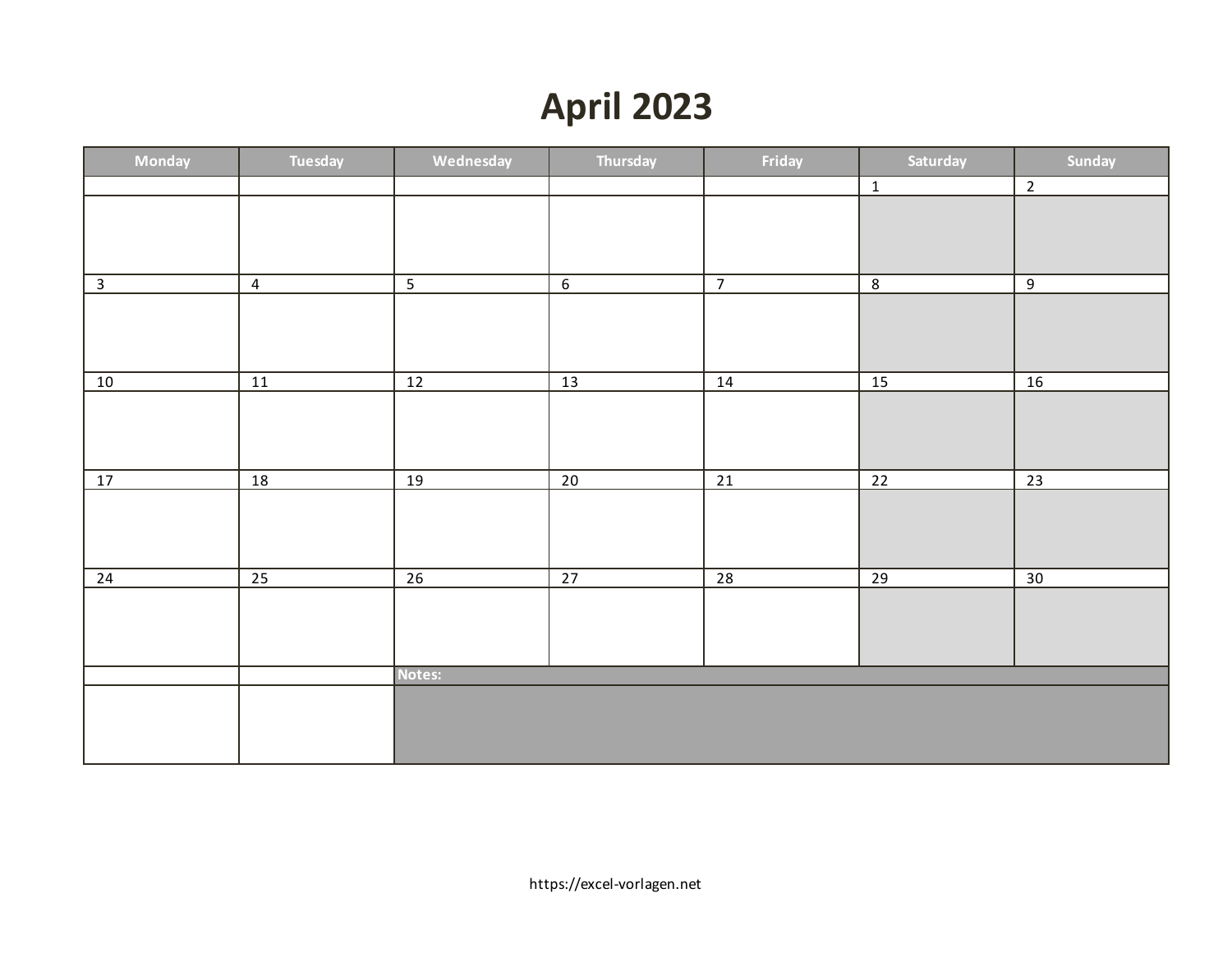## **May 2023**

| Monday          | Tuesday         | Wednesday       | Thursday       | Friday         | Saturday        | Sunday          |
|-----------------|-----------------|-----------------|----------------|----------------|-----------------|-----------------|
| $\boxed{1}$     | $\overline{2}$  | $\overline{3}$  | $\overline{4}$ | $\overline{5}$ | 6               | $\overline{7}$  |
|                 |                 |                 |                |                |                 |                 |
|                 |                 |                 |                |                |                 |                 |
|                 |                 |                 |                |                |                 |                 |
|                 |                 |                 |                |                |                 |                 |
| $\overline{8}$  | $\overline{9}$  | $\overline{10}$ | 11             | 12             | $\overline{13}$ | 14              |
|                 |                 |                 |                |                |                 |                 |
|                 |                 |                 |                |                |                 |                 |
|                 |                 |                 |                |                |                 |                 |
| 15              | 16              | 17              | 18             | 19             | 20              | $\overline{21}$ |
|                 |                 |                 |                |                |                 |                 |
|                 |                 |                 |                |                |                 |                 |
|                 |                 |                 |                |                |                 |                 |
|                 |                 |                 |                |                |                 |                 |
| $\overline{22}$ | 23              | 24              | 25             | 26             | 27              | 28              |
|                 |                 |                 |                |                |                 |                 |
|                 |                 |                 |                |                |                 |                 |
|                 |                 |                 |                |                |                 |                 |
|                 |                 |                 |                |                |                 |                 |
| $\overline{29}$ | $\overline{30}$ | $\overline{31}$ |                |                |                 |                 |
|                 |                 |                 |                |                |                 |                 |
|                 |                 |                 |                |                |                 |                 |
|                 |                 |                 |                |                |                 |                 |
|                 |                 | Notes:          |                |                |                 |                 |
|                 |                 |                 |                |                |                 |                 |
|                 |                 |                 |                |                |                 |                 |
|                 |                 |                 |                |                |                 |                 |
|                 |                 |                 |                |                |                 |                 |
|                 |                 |                 |                |                |                 |                 |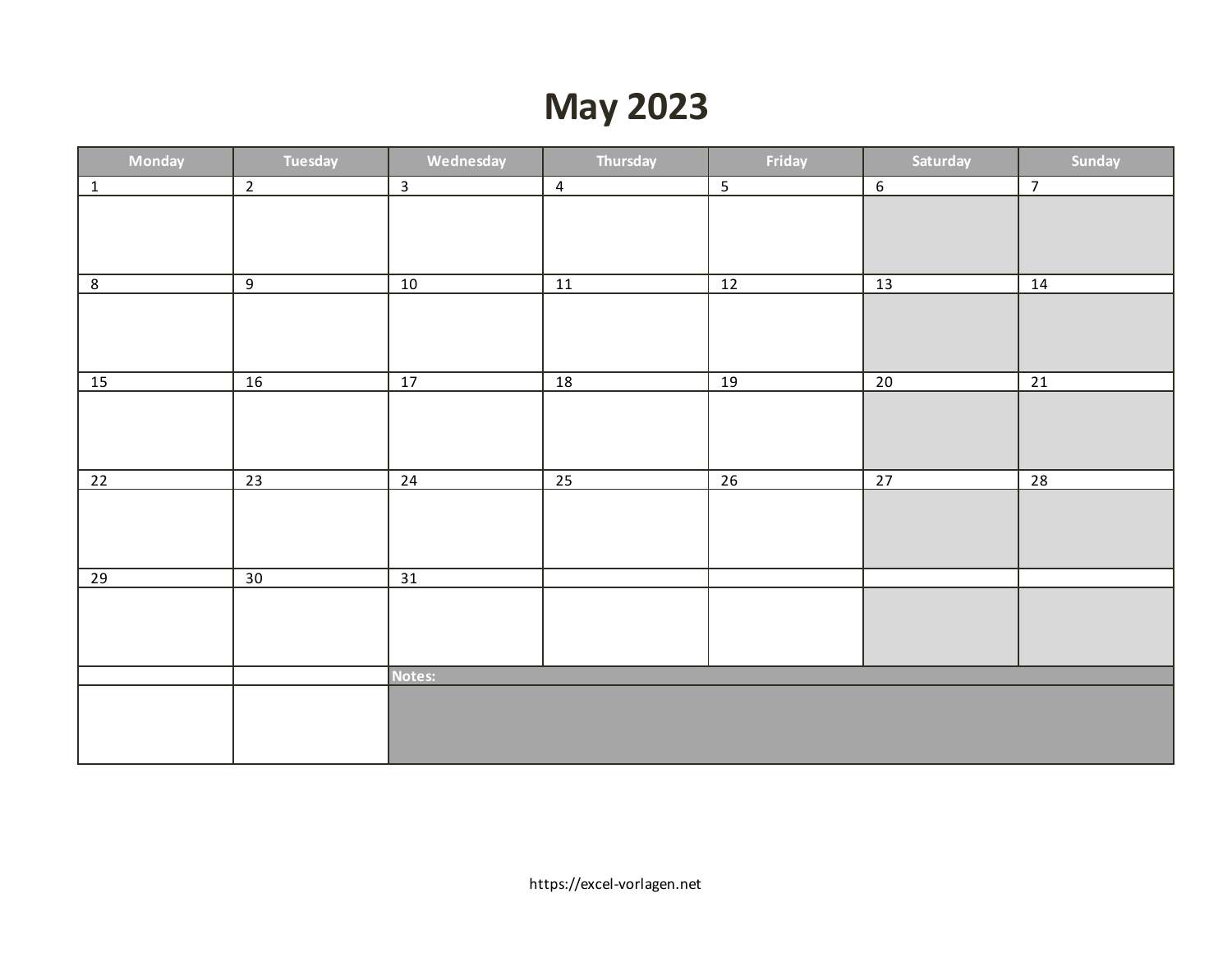### **June 2023**

| Monday          | Tuesday         | Wednesday       | Thursday        | Friday          | Saturday | Sunday          |
|-----------------|-----------------|-----------------|-----------------|-----------------|----------|-----------------|
|                 |                 |                 | $\overline{1}$  | $\overline{2}$  |          | $\overline{4}$  |
|                 |                 |                 |                 |                 |          |                 |
|                 |                 |                 |                 |                 |          |                 |
|                 |                 |                 |                 |                 |          |                 |
| $5\phantom{.0}$ | $6\phantom{.}6$ | $\overline{7}$  | $8\phantom{1}$  | 9               | 10       | 11              |
|                 |                 |                 |                 |                 |          |                 |
|                 |                 |                 |                 |                 |          |                 |
|                 |                 |                 |                 |                 |          |                 |
| 12              | 13              | 14              | 15              | 16              | 17       | 18              |
|                 |                 |                 |                 |                 |          |                 |
|                 |                 |                 |                 |                 |          |                 |
|                 |                 |                 |                 |                 |          |                 |
| <u>19</u>       | 20              | 21              | 22              | $\overline{23}$ | 24       | $\overline{25}$ |
|                 |                 |                 |                 |                 |          |                 |
|                 |                 |                 |                 |                 |          |                 |
|                 |                 |                 |                 |                 |          |                 |
|                 |                 |                 |                 |                 |          |                 |
| $\overline{26}$ | $\overline{27}$ | $\overline{28}$ | $\overline{29}$ | $\overline{30}$ |          |                 |
|                 |                 |                 |                 |                 |          |                 |
|                 |                 |                 |                 |                 |          |                 |
|                 |                 |                 |                 |                 |          |                 |
|                 |                 | Notes:          |                 |                 |          |                 |
|                 |                 |                 |                 |                 |          |                 |
|                 |                 |                 |                 |                 |          |                 |
|                 |                 |                 |                 |                 |          |                 |
|                 |                 |                 |                 |                 |          |                 |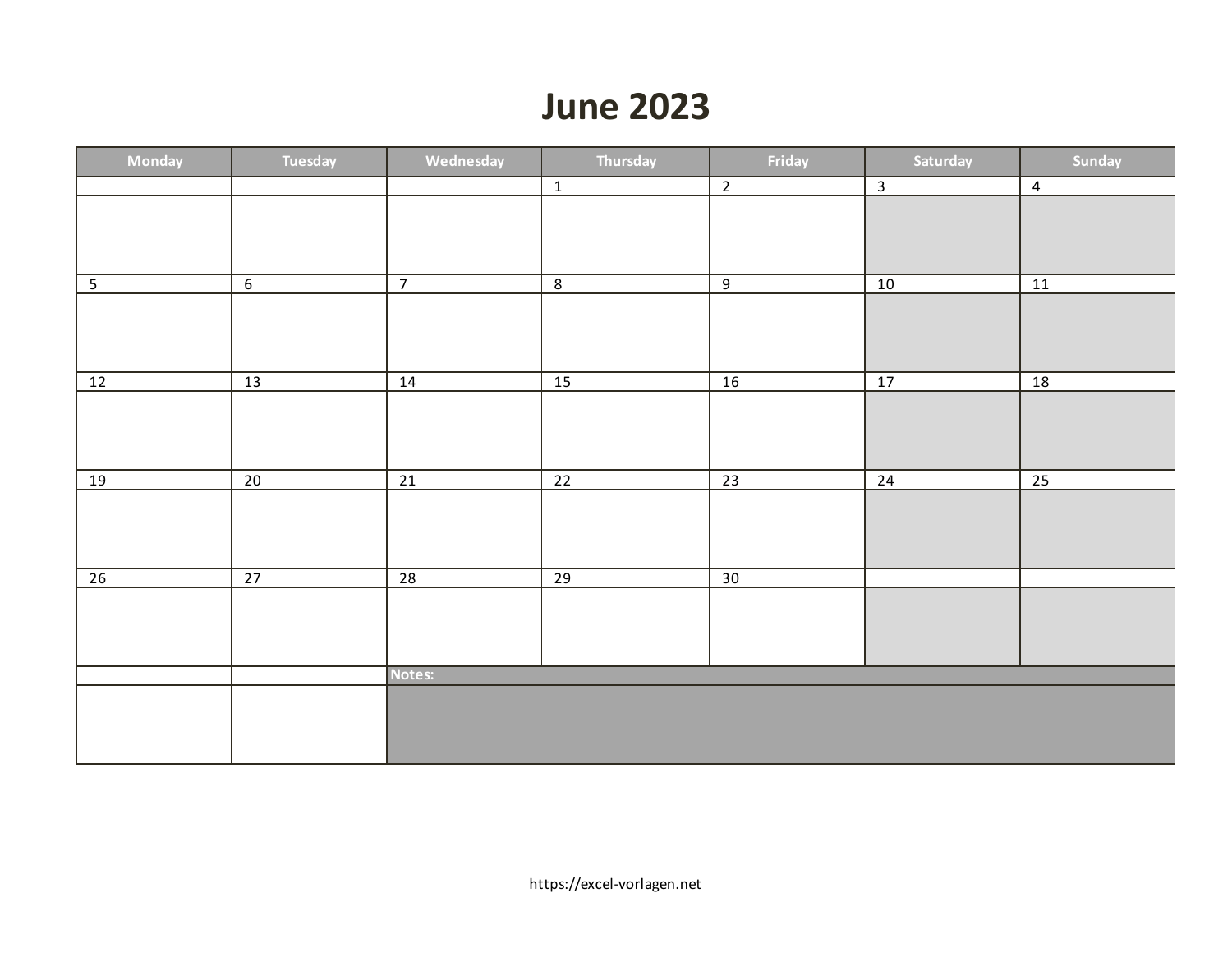# **July 2023**

| Monday       | Tuesday        | Wednesday       | Thursday         | Friday          | Saturday        | Sunday          |
|--------------|----------------|-----------------|------------------|-----------------|-----------------|-----------------|
|              |                |                 |                  |                 | $\overline{1}$  | $\overline{2}$  |
|              |                |                 |                  |                 |                 |                 |
|              |                |                 |                  |                 |                 |                 |
|              |                |                 |                  |                 |                 |                 |
| $\mathbf{3}$ | $\overline{4}$ | $\overline{5}$  | $\boldsymbol{6}$ | $\overline{7}$  | $\overline{8}$  | $\overline{9}$  |
|              |                |                 |                  |                 |                 |                 |
|              |                |                 |                  |                 |                 |                 |
|              |                |                 |                  |                 |                 |                 |
| 10           | ${\bf 11}$     | 12              | 13               | 14              | 15              | 16              |
|              |                |                 |                  |                 |                 |                 |
|              |                |                 |                  |                 |                 |                 |
|              |                |                 |                  |                 |                 |                 |
| 17           | 18             | $\overline{19}$ | 20               | $\overline{21}$ | $\overline{22}$ | $\overline{23}$ |
|              |                |                 |                  |                 |                 |                 |
|              |                |                 |                  |                 |                 |                 |
|              |                |                 |                  |                 |                 |                 |
|              |                |                 |                  |                 |                 |                 |
| 24           | 25             | $\overline{26}$ | 27               | $\overline{28}$ | $\overline{29}$ | 30              |
|              |                |                 |                  |                 |                 |                 |
|              |                |                 |                  |                 |                 |                 |
|              |                |                 |                  |                 |                 |                 |
| 31           |                | Notes:          |                  |                 |                 |                 |
|              |                |                 |                  |                 |                 |                 |
|              |                |                 |                  |                 |                 |                 |
|              |                |                 |                  |                 |                 |                 |
|              |                |                 |                  |                 |                 |                 |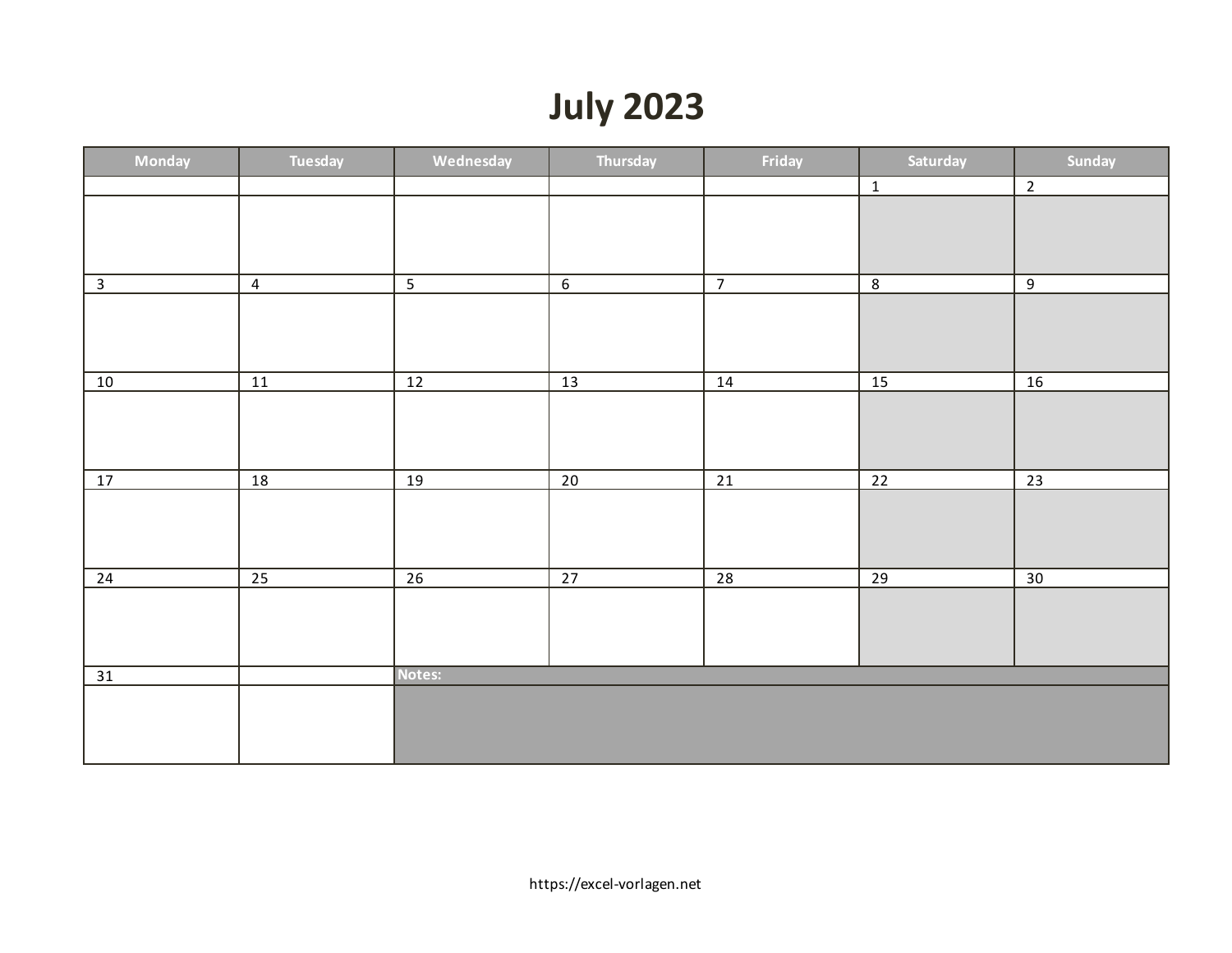### **August 2023**

| Monday          | Tuesday         | Wednesday       | Thursday        | Friday         | Saturday                 | Sunday         |
|-----------------|-----------------|-----------------|-----------------|----------------|--------------------------|----------------|
|                 | $\mathbf{1}$    | $\overline{2}$  | $\overline{3}$  | $\overline{4}$ | $\overline{\phantom{0}}$ | $\overline{6}$ |
|                 |                 |                 |                 |                |                          |                |
|                 |                 |                 |                 |                |                          |                |
|                 |                 |                 |                 |                |                          |                |
| $\overline{7}$  | $\overline{8}$  | $\overline{9}$  | 10              | 11             | 12                       | 13             |
|                 |                 |                 |                 |                |                          |                |
|                 |                 |                 |                 |                |                          |                |
|                 |                 |                 |                 |                |                          |                |
| 14              | 15              | 16              | 17              | 18             | 19                       | 20             |
|                 |                 |                 |                 |                |                          |                |
|                 |                 |                 |                 |                |                          |                |
|                 |                 |                 |                 |                |                          |                |
| 21              | 22              | $\overline{23}$ | 24              | 25             | 26                       | 27             |
|                 |                 |                 |                 |                |                          |                |
|                 |                 |                 |                 |                |                          |                |
|                 |                 |                 |                 |                |                          |                |
|                 |                 |                 |                 |                |                          |                |
| $\overline{28}$ | $\overline{29}$ | $\overline{30}$ | $\overline{31}$ |                |                          |                |
|                 |                 |                 |                 |                |                          |                |
|                 |                 |                 |                 |                |                          |                |
|                 |                 |                 |                 |                |                          |                |
|                 |                 | Notes:          |                 |                |                          |                |
|                 |                 |                 |                 |                |                          |                |
|                 |                 |                 |                 |                |                          |                |
|                 |                 |                 |                 |                |                          |                |
|                 |                 |                 |                 |                |                          |                |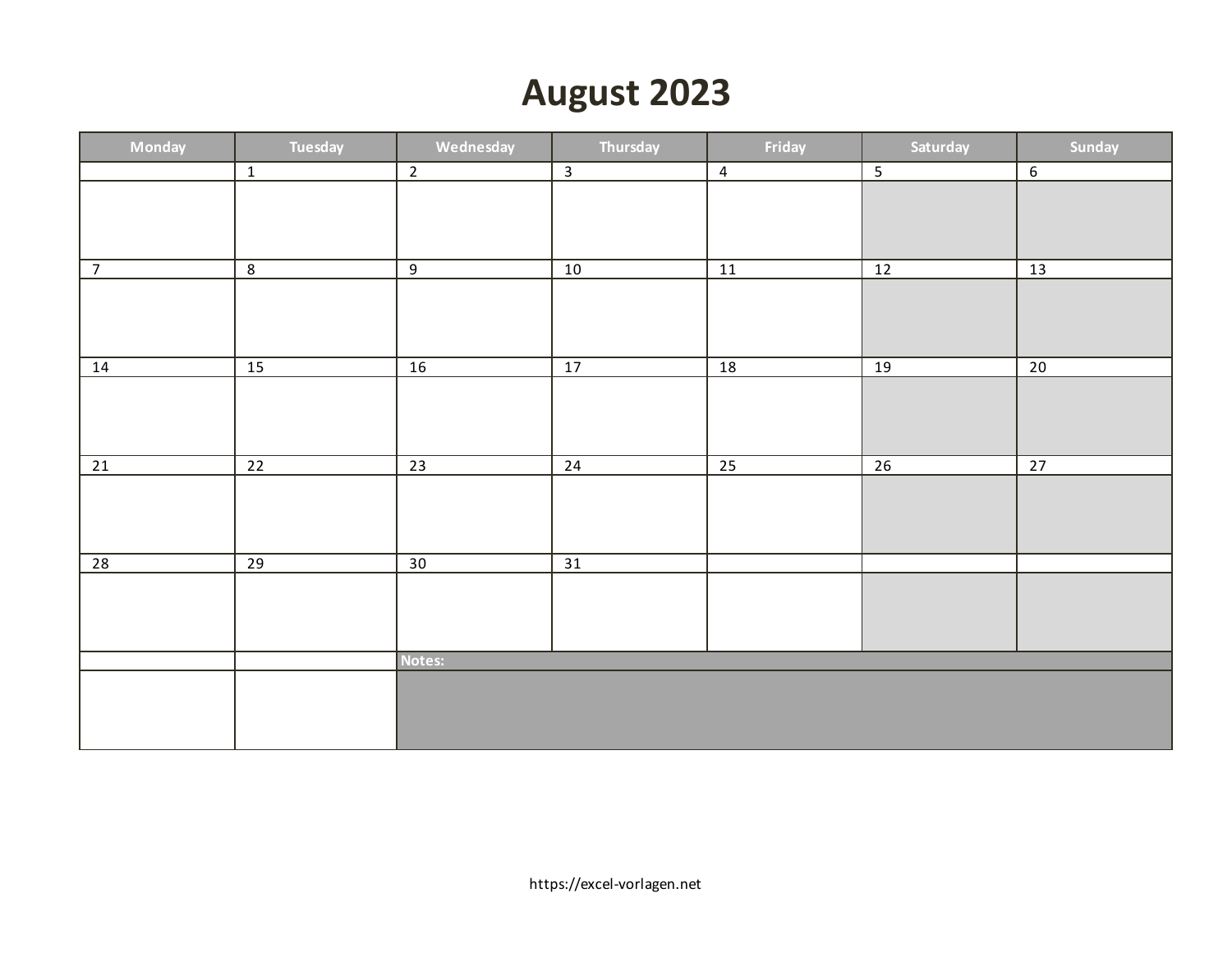## **September 2023**

| Monday         | Tuesday         | Wednesday       | Thursday        | Friday          | Saturday        | Sunday         |
|----------------|-----------------|-----------------|-----------------|-----------------|-----------------|----------------|
|                |                 |                 |                 | $\overline{1}$  | $\overline{2}$  | $\overline{3}$ |
|                |                 |                 |                 |                 |                 |                |
|                |                 |                 |                 |                 |                 |                |
|                |                 |                 |                 |                 |                 |                |
| $\overline{4}$ | $\overline{5}$  | 6               | $\overline{7}$  | $\overline{8}$  | $\overline{9}$  | 10             |
|                |                 |                 |                 |                 |                 |                |
|                |                 |                 |                 |                 |                 |                |
|                |                 |                 |                 |                 |                 |                |
| 11             | 12              | 13              | 14              | 15              | 16              | 17             |
|                |                 |                 |                 |                 |                 |                |
|                |                 |                 |                 |                 |                 |                |
|                |                 |                 |                 |                 |                 |                |
| <u>18</u>      | 19              | 20              | $\overline{21}$ | 22              | 23              | 24             |
|                |                 |                 |                 |                 |                 |                |
|                |                 |                 |                 |                 |                 |                |
|                |                 |                 |                 |                 |                 |                |
| 25             | $\overline{26}$ | $\overline{27}$ | $\overline{28}$ | $\overline{29}$ | $\overline{30}$ |                |
|                |                 |                 |                 |                 |                 |                |
|                |                 |                 |                 |                 |                 |                |
|                |                 |                 |                 |                 |                 |                |
|                |                 | Notes:          |                 |                 |                 |                |
|                |                 |                 |                 |                 |                 |                |
|                |                 |                 |                 |                 |                 |                |
|                |                 |                 |                 |                 |                 |                |
|                |                 |                 |                 |                 |                 |                |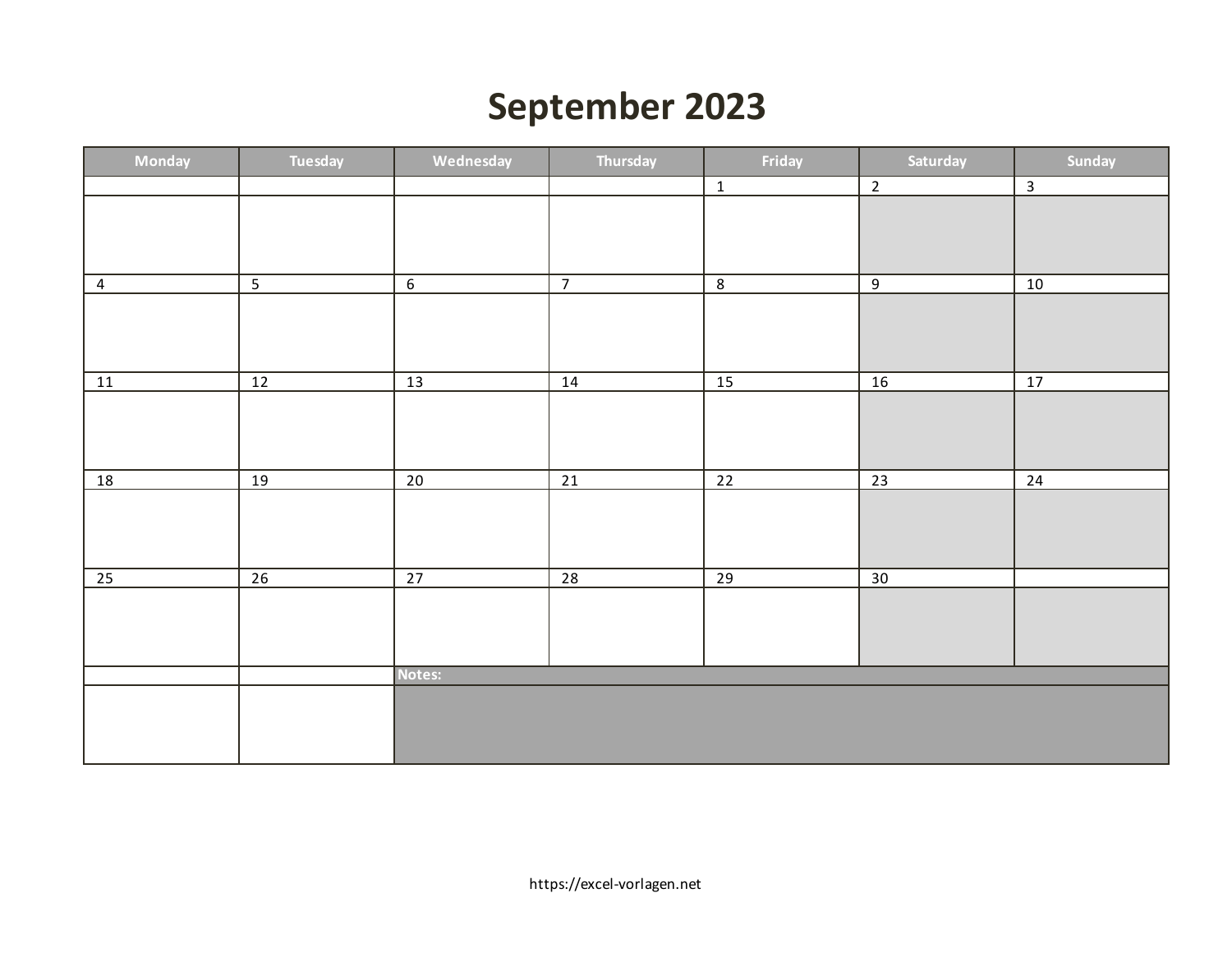### **October 2023**

| Monday         | Tuesday         | Wednesday       | Thursday        | Friday          | Saturday        | Sunday          |
|----------------|-----------------|-----------------|-----------------|-----------------|-----------------|-----------------|
|                |                 |                 |                 |                 |                 | $\overline{1}$  |
|                |                 |                 |                 |                 |                 |                 |
|                |                 |                 |                 |                 |                 |                 |
|                |                 |                 |                 |                 |                 |                 |
| $\overline{2}$ | $\overline{3}$  | $\overline{4}$  | $\overline{5}$  | 6               | $\overline{7}$  | $\overline{8}$  |
|                |                 |                 |                 |                 |                 |                 |
|                |                 |                 |                 |                 |                 |                 |
|                |                 |                 |                 |                 |                 |                 |
| 9              | 10              | 11              | $12$            | 13              | 14              | 15              |
|                |                 |                 |                 |                 |                 |                 |
|                |                 |                 |                 |                 |                 |                 |
|                |                 |                 |                 |                 |                 |                 |
| 16             | $\overline{17}$ | $\overline{18}$ | 19              | $\overline{20}$ | $\overline{21}$ | $\overline{22}$ |
|                |                 |                 |                 |                 |                 |                 |
|                |                 |                 |                 |                 |                 |                 |
|                |                 |                 |                 |                 |                 |                 |
|                |                 |                 |                 |                 |                 |                 |
| 23             | 24              | $\overline{25}$ | $\overline{26}$ | $\overline{27}$ | $\overline{28}$ | $\overline{29}$ |
|                |                 |                 |                 |                 |                 |                 |
|                |                 |                 |                 |                 |                 |                 |
|                |                 |                 |                 |                 |                 |                 |
| 30             | 31              | Notes:          |                 |                 |                 |                 |
|                |                 |                 |                 |                 |                 |                 |
|                |                 |                 |                 |                 |                 |                 |
|                |                 |                 |                 |                 |                 |                 |
|                |                 |                 |                 |                 |                 |                 |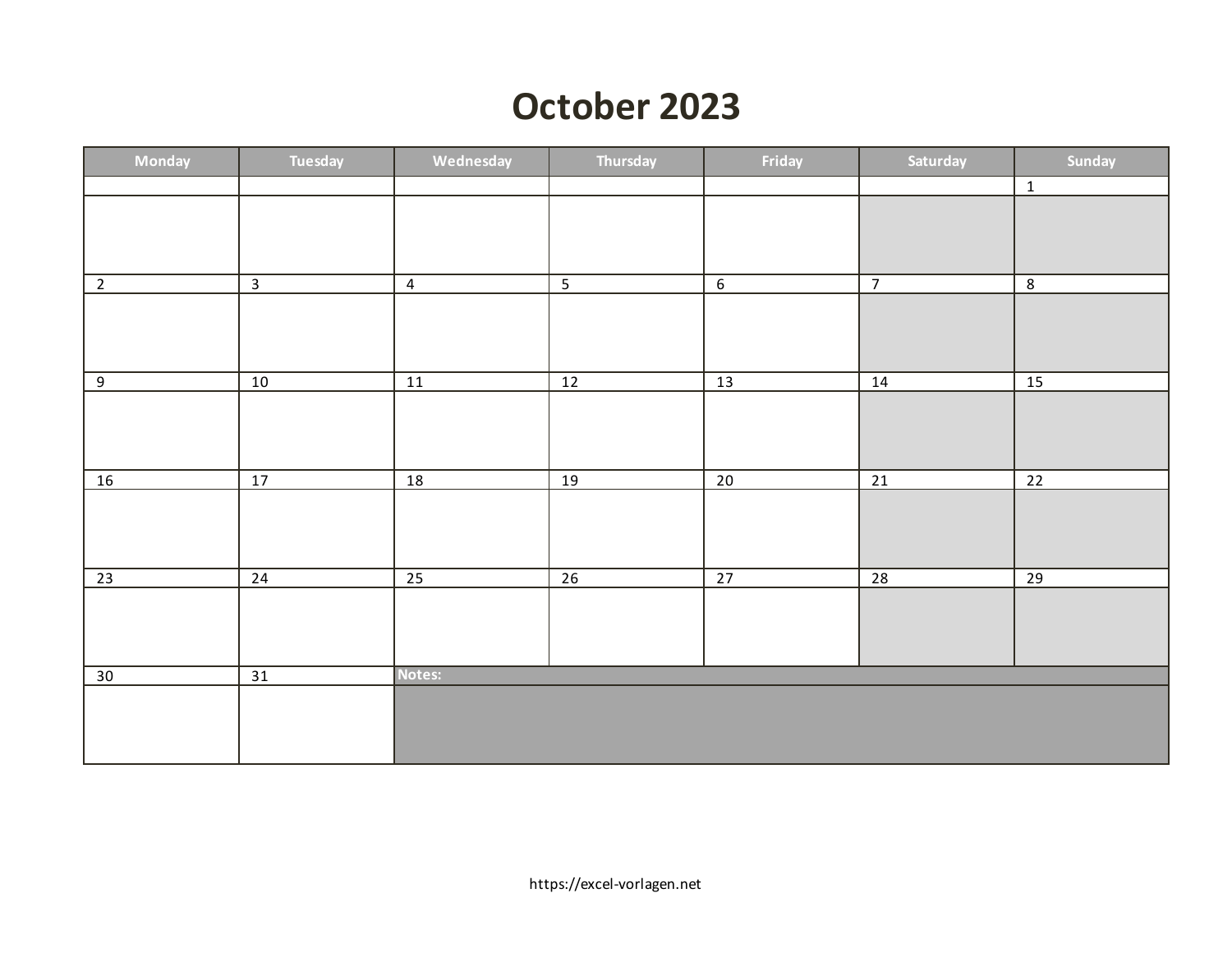#### **November 2023**

| Monday         | Tuesday         | Wednesday       | Thursday       | Friday         | Saturday       | Sunday         |
|----------------|-----------------|-----------------|----------------|----------------|----------------|----------------|
|                |                 | $\overline{1}$  | $\overline{2}$ | $\overline{3}$ | $\overline{4}$ | $\overline{5}$ |
|                |                 |                 |                |                |                |                |
|                |                 |                 |                |                |                |                |
|                |                 |                 |                |                |                |                |
| $\overline{6}$ | $\overline{7}$  | $\overline{8}$  | $\overline{9}$ | 10             | 11             | 12             |
|                |                 |                 |                |                |                |                |
|                |                 |                 |                |                |                |                |
|                |                 |                 |                |                |                |                |
| 13             | 14              | 15              | 16             | 17             | 18             | 19             |
|                |                 |                 |                |                |                |                |
|                |                 |                 |                |                |                |                |
|                |                 |                 |                |                |                |                |
| 20             | 21              | $\overline{22}$ | 23             | 24             | 25             | 26             |
|                |                 |                 |                |                |                |                |
|                |                 |                 |                |                |                |                |
|                |                 |                 |                |                |                |                |
|                |                 |                 |                |                |                |                |
| 27             | $\overline{28}$ | $\overline{29}$ | 30             |                |                |                |
|                |                 |                 |                |                |                |                |
|                |                 |                 |                |                |                |                |
|                |                 |                 |                |                |                |                |
|                |                 | Notes:          |                |                |                |                |
|                |                 |                 |                |                |                |                |
|                |                 |                 |                |                |                |                |
|                |                 |                 |                |                |                |                |
|                |                 |                 |                |                |                |                |